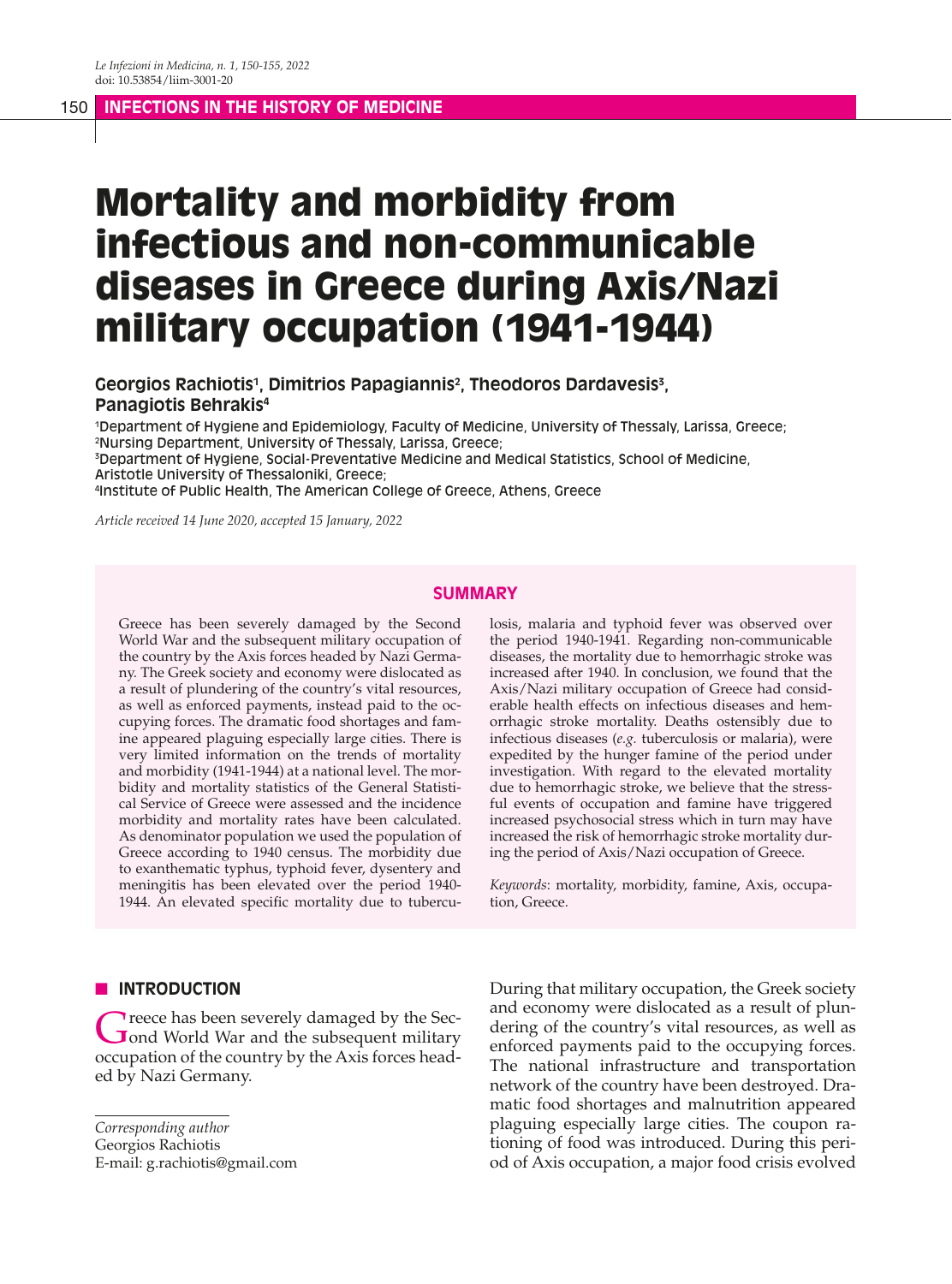into famine at various point times in various Greek localities [1]. There are several published reports on the health status of the population of large Greek cities during Second World War and the subsequent occupation of the country. These reports indicated profound deterioration in the health status of the population of large cities (*e.g.* Athens, Piraeus, and Ermoupolis) [2-4]. Nevertheless, to our knowledge there is very limited information on the trends of mortality and morbidity (1941-1944) at a national level. Consequently, the aim of our ecological study was to investigate the national trends of mortality and morbidity among the Greek population during the period 1938-1944.

## **NETHODS**

The morbidity and mortality statistics of the General Statistical Service of Greece were assessed and the incidence morbidity and mortality rates have been calculated. As denominator population we used the population of Greece according to 1940 census. Incidence rates (cumulative incidence) for mortality and morbidity have been calculated. The nominator of the incidence was the new cases or deaths and the denominator consisted of the population of Greece during the 1940 census. Absolute and relative frequencies were calculated. Statistical analysis was performed with the use of Excel software.

## n **RESULTS**

The evolution of morbidity and mortality trends are illustrated in Figures 1 and 2, and Tables 1 and 2.

#### *Morbidity*

The morbidity due to exanthematic typhus, typhoid fever, dysentery and meningitis was elevated over the period 1940-1944.

## *Mortality*

An elevated specific mortality due to tuberculosis, malaria and typhoid fever was observed over







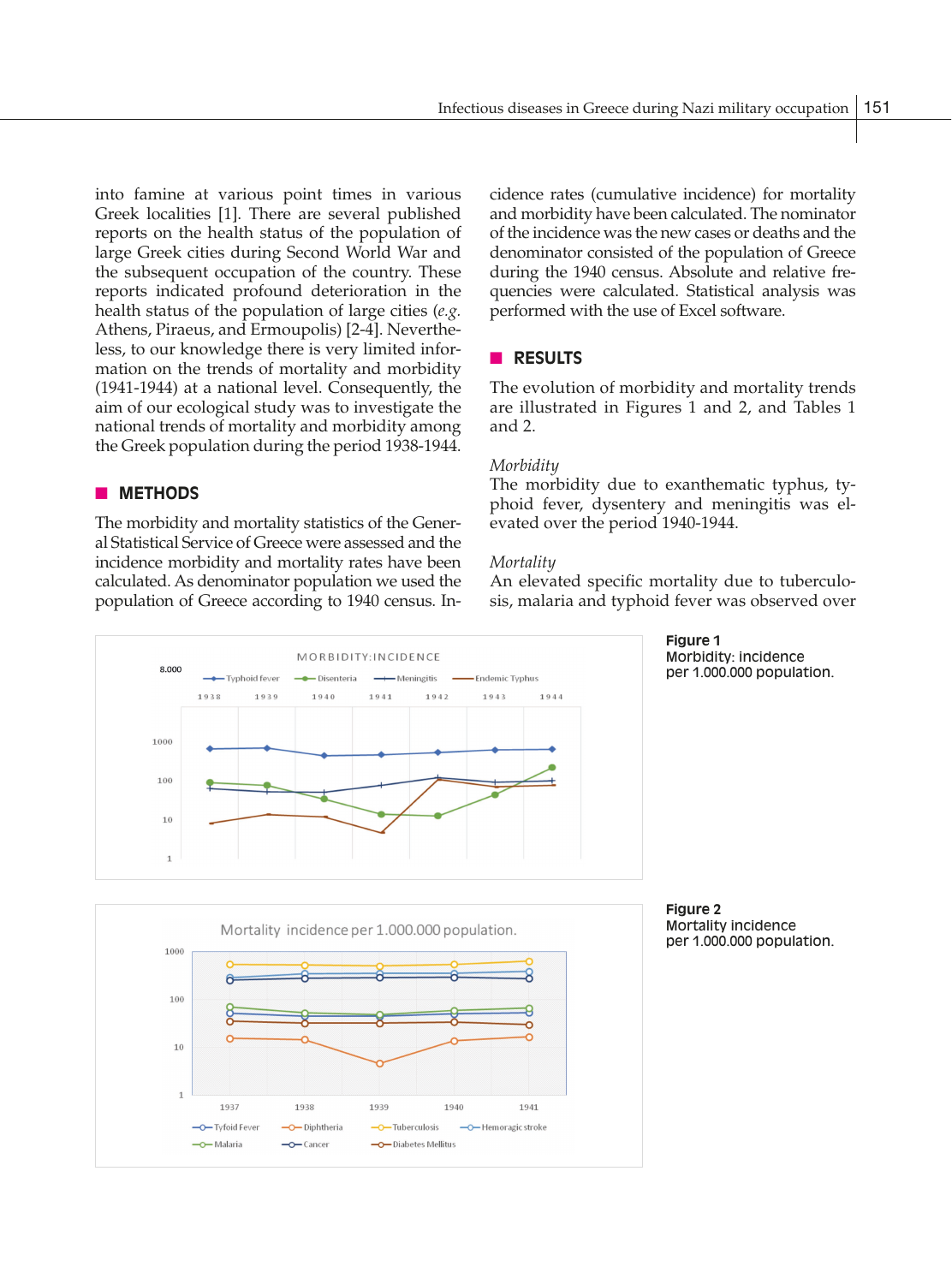| Year | Tyfoid Fever | Measles | Pertussis | Diphteria | Flu     | Meningitis | Dysenteria |
|------|--------------|---------|-----------|-----------|---------|------------|------------|
| 1938 | 667,48       | 1239,50 | 245,90    | 133,80    | 2572,30 | 64,6       | 91,80      |
| 1939 | 695,80       | 1064,30 | 231,40    | 140,80    | 7350,20 | 52,9       | 77,90      |
| 1940 | 446,20       | 1689,40 | 162,60    | 130,06    | 1268,60 | 50,9       | 34,50      |
| 1941 | 473,90       | 159,60  | 69,40     | 134,15    | 185,70  | 77.7       | 14,05      |
| 1942 | 543,80       | 87,40   | 101,60    | 110,45    | 28,50   | 122,2      | 12,80      |
| 1943 | 625,50       | 9,70    | 144,50    | 86,30     | 183,50  | 92,3       | 44,70      |
| 1944 | 649,20       | 8,60    | 37,90     | 95,02     | 101,15  | 101,1      | 221,70     |

**Table 1** - Morbidity per 1.000.000 population.

**Table 2** - Mortality per 1.000.000 population. (Total population 7.335.000 at 1940).

| Year | Typhoid<br>fever | Pertussis | Flu    | <i>Tuberculosis</i> | Hemorrhagic<br>stroke | Malaria | Cancer | <i>Diabetes</i><br>mellitus |
|------|------------------|-----------|--------|---------------------|-----------------------|---------|--------|-----------------------------|
| 1937 | 52,07            | 31,62     | 272.25 | 547.37              | 289,16                | 71,07   | 254.94 | 35,17                       |
| 1938 | 45,1             | 25,3      | 163,6  | 525,56              | 349.42                | 52.92   | 277.70 | 32,17                       |
| 1939 | 44,85            | 23,31     | 246,38 | 500,34              | 352,01                | 48,46   | 290,11 | 32,03                       |
| 1940 | 50,03            | 23.99     | 150,2  | 544,1               | 351,46                | 59,36   | 293,66 | 34,21                       |
| 1941 | 53,16            | 10,22     | 133,1  | 635,44              | 387,45                | 66,84   | 275,39 | 29,99                       |

the period 1940-1941. Regarding non-communicable diseases, the mortality due to hemorrhagic stroke was increased after 1940. On the contrary cancer and diabetes mellitus mortality rates were decreased.

## n **DISCUSSION**

Our ecological study demonstrated that infectious diseases was a major determinant of mortality in Greece during the period of Axis occupation (1941-1944). In particular, tuberculosis mortality increased considerably after 1941. There are several lines of evidence based on the archives of a major chest hospital in Athens ("Soteria") suggesting that the absolute number of deaths due to tuberculosis was elevated in Athens during the Axis Occupation [5]. It is well known that malnutrition increases the incidence, severity and case-fatality of a variety of infections, including tuberculosis [6]. It should be noted that before the eruption of Second World War, tuberculosis was endemic in several parts of Greece. Available epidemiological data indicate that in 1938 tuberculosis mortality rate varied greatly within the country, being highest in Central, West Greece, Macedonia and Thrace and lowest in Crete and Peloponnesus [6-9].

Another interesting finding of our study is that specific mortality due to malaria was elevated during 1941. It should be noted that malaria was endemic in Greece during the  $19<sup>th</sup>$  and  $20<sup>th</sup>$  century. In particular, specific mortality from malaria in Greece increased from 7.94/10,000 population in 1925 to 10.24/10,000 population in 1930. There is some epidemiological evidence that malaria reduced life expectancy at birth by five years [10]. The sanitary campaigns against malaria in Greece started in the beginning of the 20th century. An intensive antimalarial campaign took place in Greece over the period 1930-1940. Rockefeller Foundation (RF) played a key-role in the organization of anti-malaria campaign by assigning a team of malaria experts to advise the Greek government and to train Greek scientists. Unfortunately, the eruption of World War II and the subsequent occupation of the country by the Axis military forces led to the disruption of the antimalarial campaign; as a result, the deaths due to malaria have been exponentially increased in several Greek regions. In Thessaloniki (1942) the deaths due to malaria were 182 times higher in comparison to 1940 [11]. However, apart from the disruption of antimalarial campaign over the period 1941-1944, the starvation and hunger of the Greek population during the winter of 1941-1942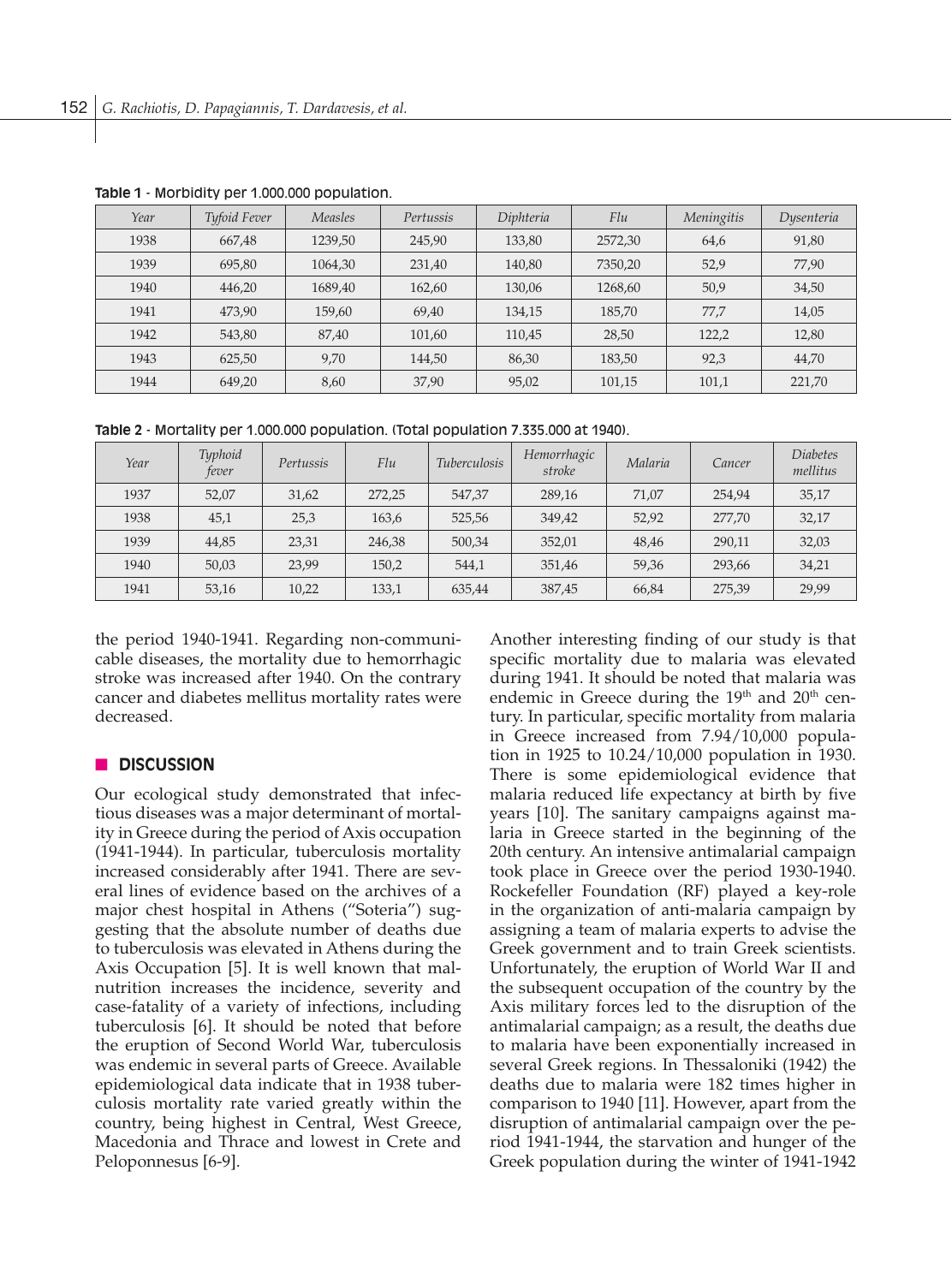could be an additional cause in the etiology of the increased malaria mortality and morbidity in the occupied Greece. It has been suggested that famine and hunger forced their victims to consume their domestic animals. Consequently, these animals may not have provided a blood meal for the anopheles' mosquito. Thus, mosquitoes were compelled to feed exclusively on humans and this mechanism could partly explain the increased risk of malaria in several regions of the occupied Greece [12].

We have reported increased morbidity due to exanthymatic (epidemic) typhus. Epidemic typhus has been described as a war-related hazard. It is well known that this disease caused in the past enormous morbidity and case fatality among civilians and soldiers [13]. In 1941 - during the Greek-Italian War - an epidemic of typhoid fever had begun from Florina (West Macedonia, Greece) and expanded to Central Greece and Athens [5]. It is worth of note that the epidemic had a broad impact on the general population of Athens. It affected both poor and rich neighborhoods of the city. The previous data from Greece complies well with published information from countries in the II World War Areas and especially in the Balkan Peninsula. In particular, Yugoslavia experienced a severe outbreak of epidemic typhus in 1944 during the military operations of the Yugoslav Armed Resistance Forces against the Nazi occupying troops [13].

Valaoras in his seminal work investigated the deaths among Athenians over the period October 1941-April 1942 [2]. In particular, he conducted an ecological study and aimed to explore the relation between deaths and daily bread ratios and daily mean temperature. He reported a pattern of increased mortality which took the form of successive epidemic curves. Interestingly, these waves did coincide - but not always - with the interruptions in daily bread rations. However, these waves of increased deaths did coincide with the waves of low daily temperature. The conclusion appeared inevitable that there was a synergy between starvation and low air temperature which resulted in a mass mortality of the population. Furthermore, a caloric intake insufficient for normal weather conditions became grossly inadequate following the extra expenditure of energy during the cold spells over the period October 1941-April 1942. It should be noted that the primary factor in the

excessive mortality of the Greek population during the German occupation was starvation. Indeed, as Valaoras pointed out, starvation was the underlying cause of death for several thousands of Athenians during that time. We can also reasonably speculate that deaths ostensibly due to tuberculosis, for example, were expedited by the hunger famine of the period under review. Interestingly, the Nazis imposed food rations based on racist basis with Germans receiving biggest food rations in Nazi occupied territories of Greece, with little spared for Greek population. In fact, the Greek population in Athens during the winter 1941-1942 received only 53,15 gr of bread. On the contrary the members of the German community in Athens received 1771,85 gr of bread per week, and also 354,37 gr of meat, 88, 59 gr butter, 354,37 gr olive oil, 177,18 gr rise or legumes, 177,18 gr pasta, 177,18 gr sugar, 17,71 gr coffee, 8,85 gr tea and 3,54 gr egg [3,14,15]. This practice was in line with the Nazi policy in the occupied Poland. Both Polish and Jewish population was considered by German authorities to be "sub-human" (Untermensch) and as such targeted for extermination. Under Nazi plans, deliberate starvation of what were considered "sub-humans" was considered. In particular, by 1941, the official ration provided 2613 calories daily for Germans in Poland, 699 calories for Poles, and 184 calories for Jews in the Warsaw ghetto [16].

But over and beyond infectious diseases we also found an increase in mortality due to hemorrhagic stroke. There is qualitative evidence that psychosocial stress was increased in Athens during the period of Axis occupation [17]. Furthermore, there is some meta-analytical evidence that increased psychosocial stress was an independent determinant of stroke (including hemorrhagic stroke). In addition, there are some potential mechanisms to explain the association by which psychosocial stress may influence the risk of stroke. For instance, psychosocial stress is related to increased catecholamine release, which may increase arterial blood pressure [18].

There are several limitations to our study which should be considered in the interpretation of the results. We used as the denominator population the population census of 1940. Given that the absolute number of Greek population declined during the period 1941-1944, we believe that the calculated morbidity and mortality rates are un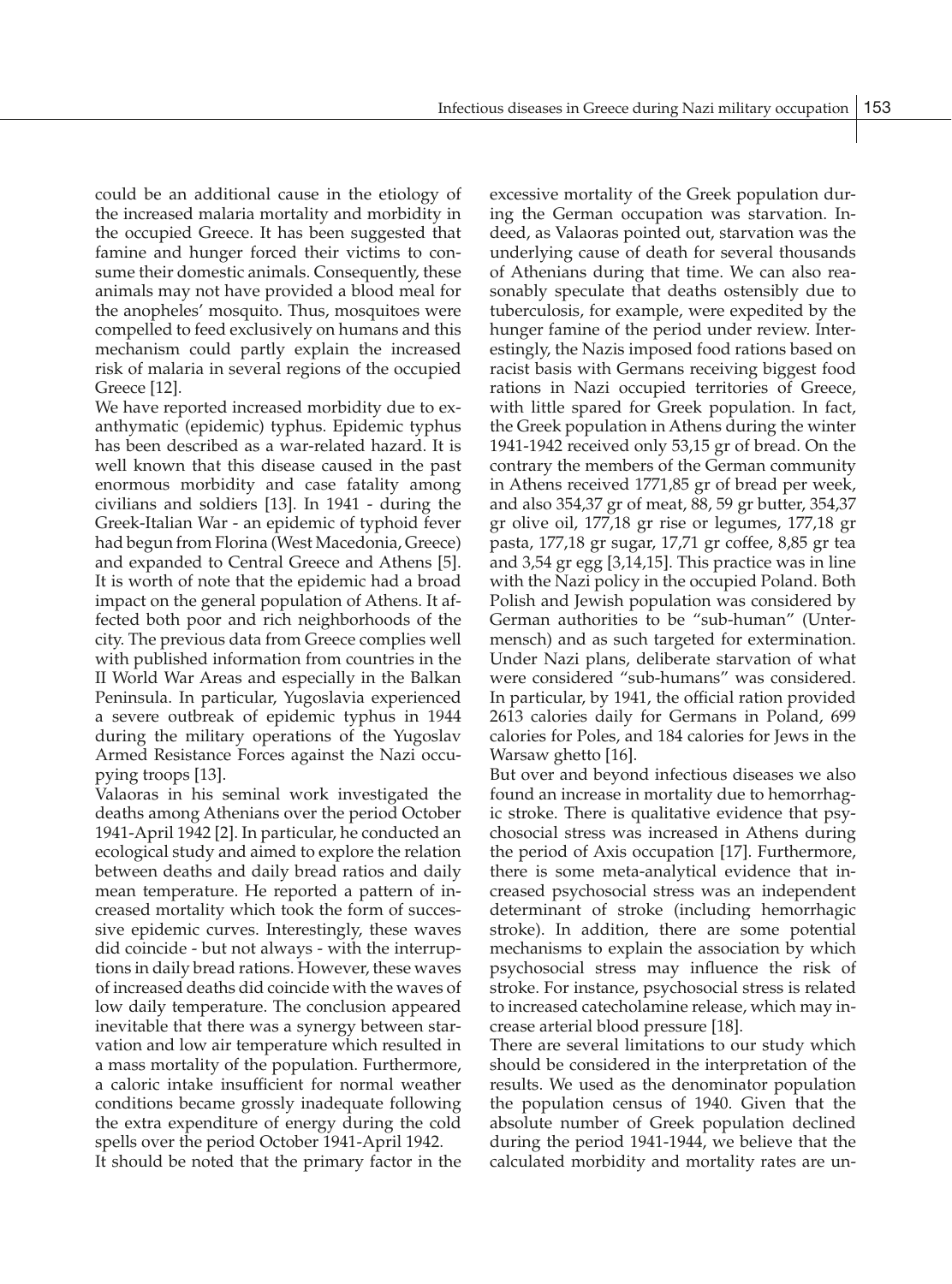derestimated. There are data quality concerns with both the morbidity and the mortality data. A first limitation is the low completeness level of the data. Unfortunately, mortality data were not available for the period 1942-1944. Taking in to account the specific historical context of the period 1941-1944, we can also anticipate an under registration of both morbidity and mortality rates. Nevertheless, the most important limitation of the data is the possible misclassification of the death cause. There is some evidence from Athens and Ermoupolis (Syros) that malnutrition and famine accounted for 40-70% of the deaths during the winter of 1941-1942. In particular, 1314 out of 3096 deaths (42.5%) in Athens in January 1942 were directly attributed to famine [19]. The major death causes during this period were: starvation, hunger, general exhaustion, and cachexia. Similarly, in Ermoupolis (Syros) during the winter 1941-1942, 70% of death causes were related to famine [4]. It should be underlined that the data on causes of death were based on analyses of death certificates. Interestingly, the official mortality statistics did not include malnutrition/famine as cause of death. Perhaps this could be explained due to the



**Picture 1** - Starving child in Athens, 1942. Private collection George Chandrinos.

specific socio-political and military circumstances related to the occupation of Greece by the Axis/ Nazi forces over the period 1941-1944.

In conclusion, we found that the Axis/Nazi military occupation of Greece has had considerable health effects on infectious diseases and hemorrhagic stroke mortality. It should be stressed that deaths ostensibly due to infectious diseases (e.g. tuberculosis or malaria), were expedited by the hunger famine of the period under investigation. With regard to the elevated mortality due to hemorrhagic stroke, we believe that the stressful events of occupation and famine have triggered increased psychosocial stress which in turn may have increased the risk of hemorrhagic stroke mortality during the period of Axis/Nazi occupation of Greece.

#### **Funding**

None.

#### **Conflicts of interest**

None to declare.

#### **N** REFERENCES

[1] Hionidou V. Black Market, Hyperinflation and Hunger: Greece 1941-1944. *Food and Foodways.* 2004; 12 (2-3), 81-106.

[2] Valaoras VG. Some effects of the famine on the population of Greece. Milbank *Mem Fund Q*. 1946; 24 (3), 215-34.

[3] Loukos C. The famine during occupation. Demographic and social aspects. In History of Greece during the 20<sup>th</sup> century. Second World War, Occupation, Resistance. Volume 3.1, Editions Vivliorama, Athens. 2007.

[4] Hionidou V. Send us either food or coffins. The 1941- 2 Famine on the Aegean Island of Syro.Dyson T and Grada C.O. Famine demography. Perspectives from the past and present. Oxford University Press. 2002; 98.

[5] Tsiamis C, Vrioni G, Vogiatzakis E, et al. Infectious diseases in Athens during the German Occupation (1941- 1944). *Acta Microbiologica Hellenica.* 2016; (61), 217-42.

[6] Bhargava A. Undernutrition, nutritionally acquired immunodeficiency, and tuberculosis control. *BMJ.* 2016; 355, i5407.

[7] Papavlassopoulou C. Demographic study of the patients of the sanatorium Soteria 1941-1942. MSc Dissertation. Post graduate program: «Historic demography», Department of History, Ionian University Corfu. 2014; (In Greek).

[8] Chouladaki S. Demographic study of the patients of the sanatorium «Soteria» 1943-1945. *Notebooks of Historic Demography.* 2014; (10), 75-90; (In Greek).